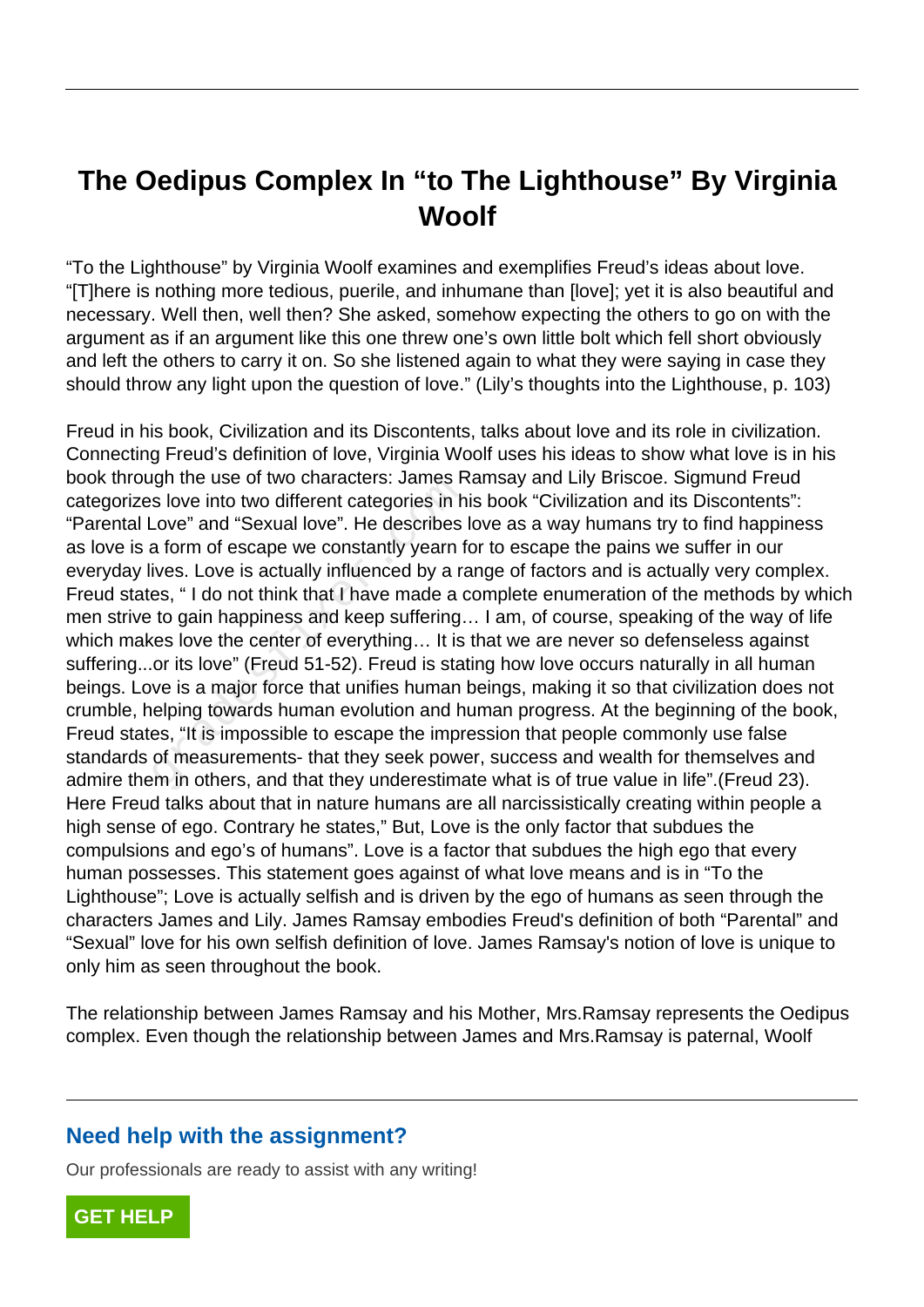sexualizes the relationship between the two characters. At the beginning of the book, James' intent is clear: he wants to go to the lighthouse. After his father makes some comments on the weather being bad the disparity of feelings he has for his father and mother is prevalent. James states, "Had there been an ax handy….would have gashed a hold in his father's breast and killed him"(Woolf 8). He has ill feelings towards his father so much to the point he has thoughts of murdering him over a petty comment over the weather. Unlike his dad, his relationship with his mother shows clear fondness as he states his mom was "who was ten thousand times better in every way than he was (James thought)"(Woolf 8). But this fondness is not limited to only Freud's notion of parental love but also his notion of sexual love. "James as he stood stiff between her knees, felt her rise in a rosy flowered fruit tree laid with leaves….the arid scimitar of his father, the egotistical man....demanding sympathy"(Woolf 41-42). This scene shows that James's relationship with his mother is the same as with Mr.Ramsay towards Mrs.Ramsay. Essentially Mrs.Ramsay gives in to the typical patriarchal role given to women at that time. She acts like a mother figure who is completely submissive to Mr.Ramsay. You can say that Mr.Ramsay owns Mrs.Ramsay. But we also see that James Ramsay's Oedipus Complex reinforces Mrs. Ramsay's patriarchal role in the family. James's definition of love is inherently selfish to the point that he wants to support his mother's patriarchal role in the family by killing his father so he can be the only male in the family to suppress his mother. Another character that represents Freud's definition of love is Lily herself. Unlike Mrs. Ramsay, Lily goes against the notion of the typical patriarchal roles set by the time period. Throughout the book we see Lily focus on her artistic skills and her efforts towards her painting. Lily's subsequent efforts towards her painting are supposed to represent her rejection of the patriarchal roles of women not being able to draw or write. But I think the painting actually represents something greater than the rejection of patriarchal roles. Lily's painting represents the feelings she has towards Mr.Ramsay. Lily's love is inherently selfish and she does not want to show this to others. She spills out her emotions onto her canvas weary of the fact that someone will see her painting making her vulnerable. "As if any interruption would break the frail shape she was building on the table she turned her back to the window lest Mr.Ramsay should see her….be alone somewhere"(Woolf 151). Lily when working on her painting only bears the thoughts of no one other than Mr.Ramsay. She feels discomfort when working on her painting afraid of the fact that Mr.Ramsay might be nearby looking. This scene truly shows the hidden feelings she possesses for Mr.Ramsay. Lily is insecure about her work afraid of all the criticism she might get if she reveals it to others. Just like her feelings towards Mr.Ramsay, she is insecure about revealing it to him. Rather, painting is a form of escapism she takes to hide from the world. This idea shows that Lily's love is also inherently selfish much like James Ramsay. Both of their motifs are driven by jealousy as Lily can't have Mr.Ramsay because of Mrs.Ramsay and James can't have Mrs. Ramsay because of Mr. Ramsay. Unlike Freud's definition of Love, Virginia Woolf provides us with the fact that Love is actually selfishly driven by the egos of humans through the use of two characters: James Ramsay and Lily Briscoe. James Ramsay's Oedipus complex towards his mother is selfish as he only wants her to himself. Lily Briscoe uses art as a way to Internal following in the family with that he wants to support his m<br>so he can be the only male in the family<br>sents Freud's definition of love is Lily he<br>of the typical patriarchal roles set by th<br>on her artistic skills an

## **Need help with the assignment?**

Our professionals are ready to assist with any writing!

**[GET HELP](https://my.gradesfixer.com/order?utm_campaign=pdf_sample)**